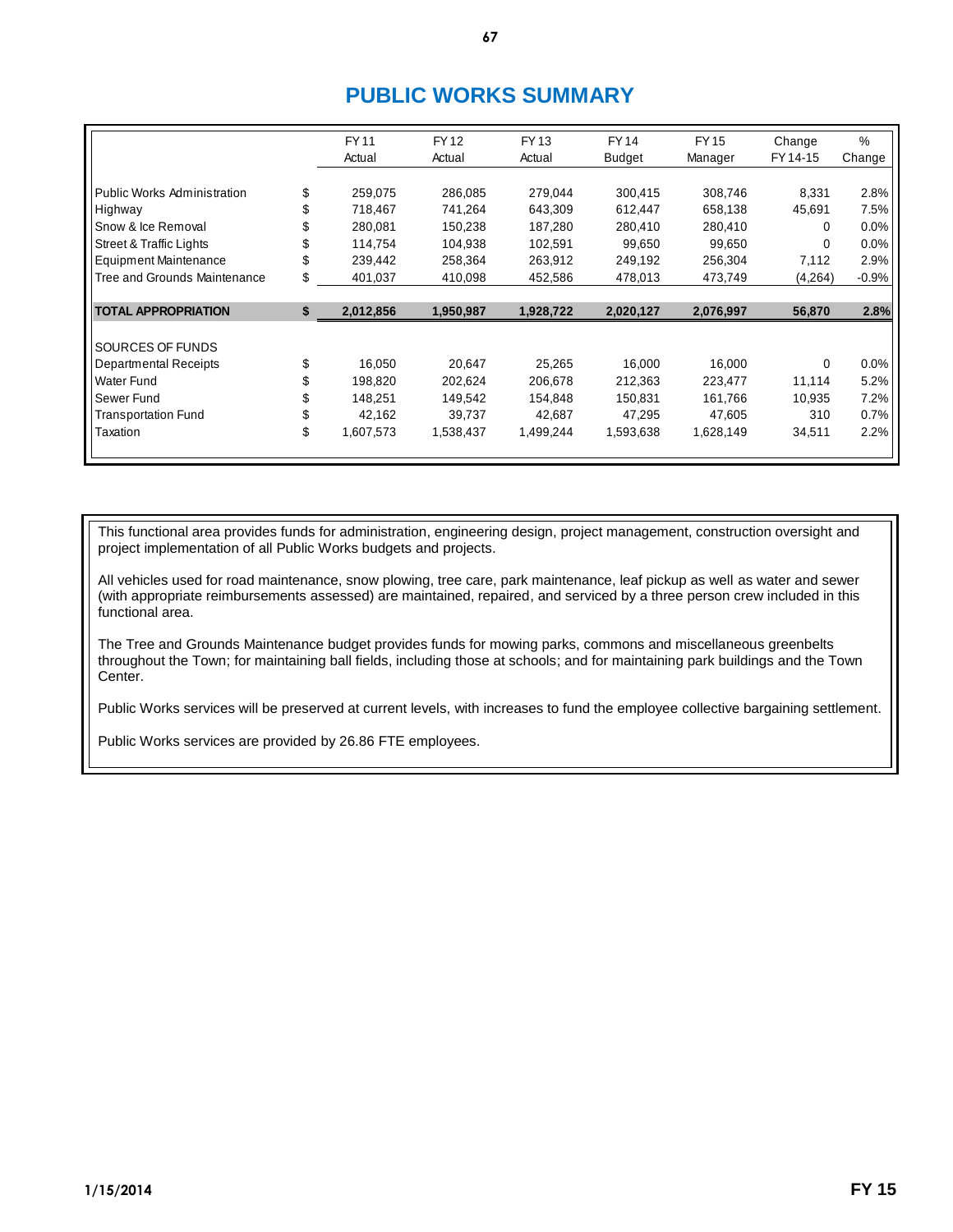# **PUBLIC WORKS 4410: PUBLIC WORKS ADMINISTRATION**

**MISSION STATEMENT:** To manage the various public works functions and activities in a manner that protects the health and safety of citizens.

### **RECENT ACCOMPLISHMENTS & CURRENT CHALLENGES:**

- The DPW continues to carry a large work load. The Department is working on 18 major projects in addition to the normal day to day issues.
- Completed construction support to Mass DOT for the Atkins Corner Intersection Improvements project. The project has been turned over to the Town and the Department is working on the maintenance plan for this area. The plan will need to address maintaining plantings, weed control, and additional roadside mowing.
- Oversaw the annual paving contract that paved Triangle Street, Strong Street, Lincoln Avenue, and traffic calming on Dana, Blue Hills, and Lincoln Ave. Upgraded the Middle School tennis courts working with the Regional School System and the entrance to Amherst College's new football stadium, using Amherst College funds.
- Completed the design and bidding of the Pine Street Water and Sewer Main Upgrade project. This project consisted of replacing the existing water and sewer mains with 6,500 feet of new 12 inch ductile iron water main and 7,000 feet of 12 inch PVC sewer main. The project was designed in-house by Town employees for about \$75,000 and had a bid price of \$2.6 million.
- Completed the design of the Hillcrest water main replacement project, 1,100 feet of 6 inch ductile iron pipe.
- Completed the design oversight and bidding of the Harkness Road and the Amherst Woods Sewer projects. This project consisted of installing 3,280 feet of new 8 inch ductile iron water main and 10,760 feet of 8 inch PVC sewer main with one sewer pump station. Design cost was \$175,500 and the low construction bid of \$2,689,384.
- Continued our participation in the Department of Environmental Protection (DEP) Sustainable Water Management Initiative Pilot studies this year. This included making presentations of our experience in the program at the Massachusetts Municipal Association annual conference, at the Massachusetts Water Works Association "Day on the Hill" at the State House, and the New England Water Works Association conference.
- Continuing work with DEP on the feasibility of installing an anaerobic digester next to the Wastewater Treatment Plant, which may provide a new site for disposal of WWTP sludge.
- The DPW participated in three projects, planting 2000 trees, LED street light conversion, and spearheading the town wide expanded Styrofoam ban, which helped Amherst win the Massachusetts Department of Energy Resources *Leading by Example* award for 2013.
- The DPW supervisors and engineers smoothly transitioned from being members of the Town's non-unionized workforce to being a local labor association.
- Continued to reduce the DPW's dependence on project money to fund the Highway division staff. The FY 13 budget called for \$135,000 to come from capital projects. This number was reduced for the FY 14 budget to \$76,000. DPW workers assisted with the Tree Planting, performed additional pothole repairs, and catch basin repairs.
- Added temporary staffing and reorganized the main office to address the increased administrative workload on the current two person office staff. The increased reporting and record keeping of many state agencies combined with the desire of many residents to have instant updates on work requests and questions is proving to be more than our current office staff can accommodate.
- Participated in the University of Massachusetts, Boston Collins Center for Public Management performance management and StatNet program to create performance measurement data for the Department, with an initial focus on the work order system.
- Provided support to the very successful 2<sup>nd</sup> annual Business Improvement District Block Party.
- Recruiting and maintaining a qualified and capable DPW staff in a geographic region that is experiencing significant retirement based turnover in the public works field.
- Preparing to enter into the Environmental Protection Agency's Phase II stormwater program. This is a five year permit that will require assessment, inventorying, and identifying deficiencies in the Town's municipally owned stormwater sewer system.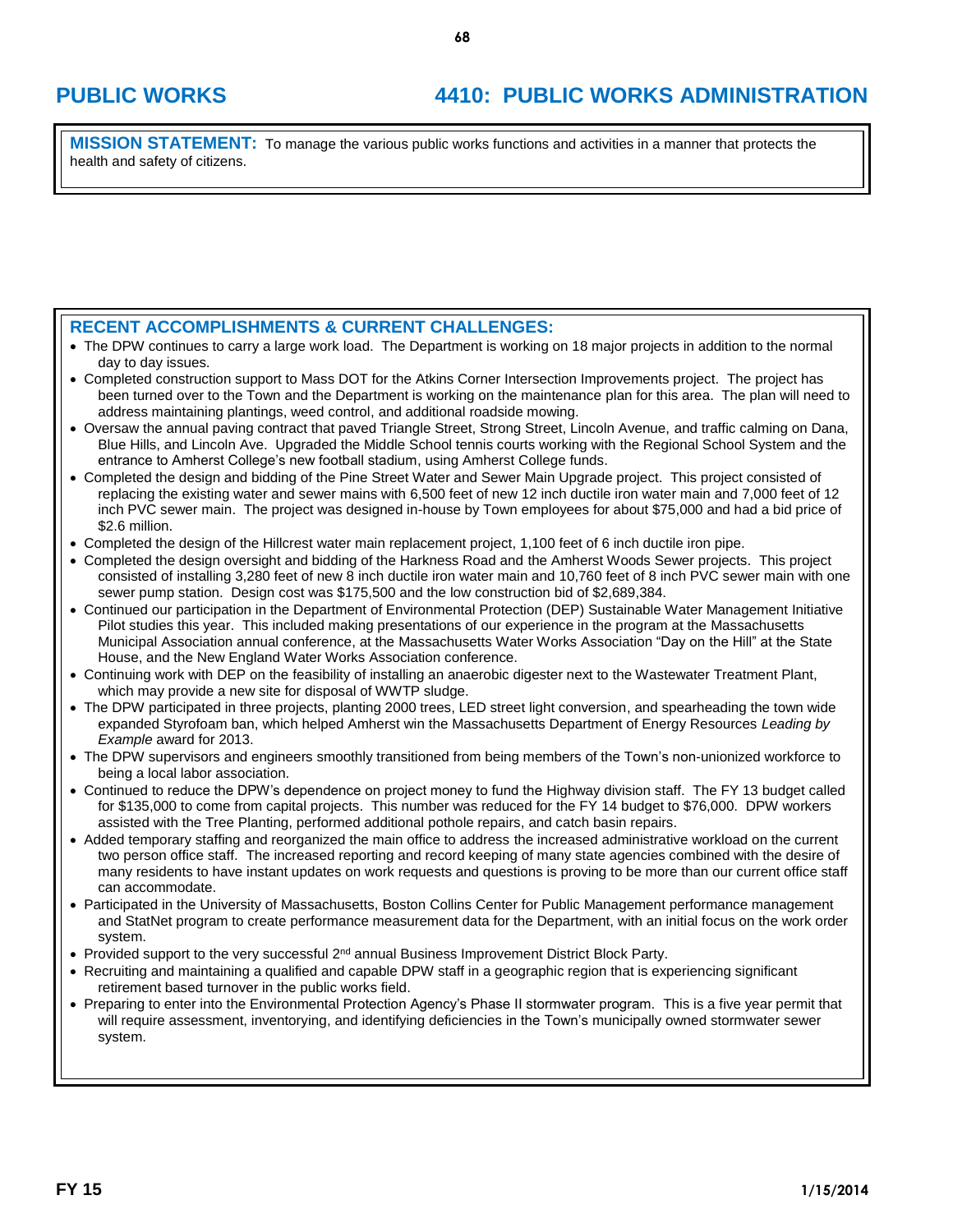#### **LONG RANGE OBJECTIVES:**

- To implement a more thorough long-range planning schedule and process, with a goal to have more specific information on work areas and timelines.
- To upgrade the DPW's work order system to a more user friendly system that can be used by all DPW Division Directors and Supervisors. A new system should provide easy information management and improved responsiveness to customers with the least amount of interaction by DPW staff.
- To continue to improve information flow from the DPW office to Division Directors and back to the office so the DPW can better communicate information to customers concerning work requests. It is hoped that the UMass Boston performance management and StatNet program will help identify areas of improvement.
- To continue upgrading the annual recurring work schedule for the DPW. This includes reports to regulators, required water and soil samplings, and reports to other Town entities, such as the Board of Health.
- Implement the DPW facilities plan as recommended from the study.

#### **FY 15 OBJECTIVES:**

- To complete the DPW facility study by November 2014. This will include selection of the consultant and development of the potential options for the facility upgrades. The study will look at the facility needs of the DPW and determine the possible courses of action to bring the main facility up to 21<sup>st</sup> Century standards, including the potential for design/construction funds in the capital plan as early as FY 16.
- Working with the IT, Finance, and Facility Maintenance Departments identify potential systems to replace the DPW's current Cartegraph work order system with one that be usable by the entire Town.
- Oversee the construction of the Harkness Road and Amherst Woods Sewer Projects. This will require the hiring of two temporary employees for construction oversight.
- To complete the development and implementation of the DPW annual contracts schedule.
- To evaluate the DPW management and division structure for efficiency, response, and communication, with recommendations for adjustments to occur throughout the year.

| <b>SERVICE LEVELS:</b>               | FY 09<br><b>Actual</b> | <b>FY 10</b><br><b>Actual</b> | <b>FY 11</b><br><b>Actual</b> | <b>FY 12</b><br><b>Actual</b> | <b>FY 13</b><br><b>Actual</b> |
|--------------------------------------|------------------------|-------------------------------|-------------------------------|-------------------------------|-------------------------------|
| <b>Citizen Work Requests</b>         | 1,198                  | 1,102                         | 1,353                         | 1,447                         | 991                           |
| <b>Driveway Permits</b>              | 37                     | 42                            | 31                            | 37                            | 47                            |
| <b>General Excavation Permits</b>    | 60                     | 42                            | 61                            | 43                            | 87                            |
| Sale of Cemetery Lots                | 4                      | 3                             | 9                             | 10                            | 8                             |
| <b>Specifications Prepared</b>       | 11                     | 13                            | 11                            | 11                            | 15                            |
| Refuse Disposal Billing              | 779                    | 730                           | 725                           | 735                           | 690                           |
| <b>Annual Tree Records</b>           |                        |                               |                               |                               |                               |
| Water Permits: New Services & Relays | 30                     | 28                            | 24                            | 23                            | 37                            |
| Water & Wastewater Reports           | 240                    | 240                           | 240                           | 240                           | 240                           |
| Wastewater Reports to EPA            | 12                     | 12                            | 12                            | 12                            | 12                            |
| <b>Sewer Entrance Permits</b>        | 16                     | 16                            | 8                             | 14                            | 33                            |
| <b>Committees Staffed</b>            | 5                      | 5                             | 5                             | 5                             | 5                             |
| Subdivision                          |                        |                               |                               |                               |                               |
| <b>Engineering Review</b>            |                        | 0                             | 0                             | 3                             | 0                             |
| <b>Construction Oversight</b>        | $\overline{2}$         | 4                             | 3                             | $\overline{2}$                | $\boldsymbol{2}$              |
| Site Plan Review                     | 12                     | 14                            | 11                            | 28                            | 37                            |
| Project Design                       |                        |                               |                               |                               |                               |
| In House                             | 14                     | 17                            | 24                            | 11                            | 11                            |
| Consultant                           | 3                      | 5                             | 6                             | 6                             | $\overline{7}$                |
| <b>Construction Oversight</b>        |                        |                               |                               |                               |                               |
| <b>Contractor Work</b>               | 8                      | 10                            | 11                            | 10                            | 3                             |
| <b>DPW Crews</b>                     | 6                      | 8                             |                               | 6                             | 8                             |
| Contractor/Consultant                |                        | 4                             | 4                             | 10                            | 10                            |
|                                      |                        |                               |                               |                               |                               |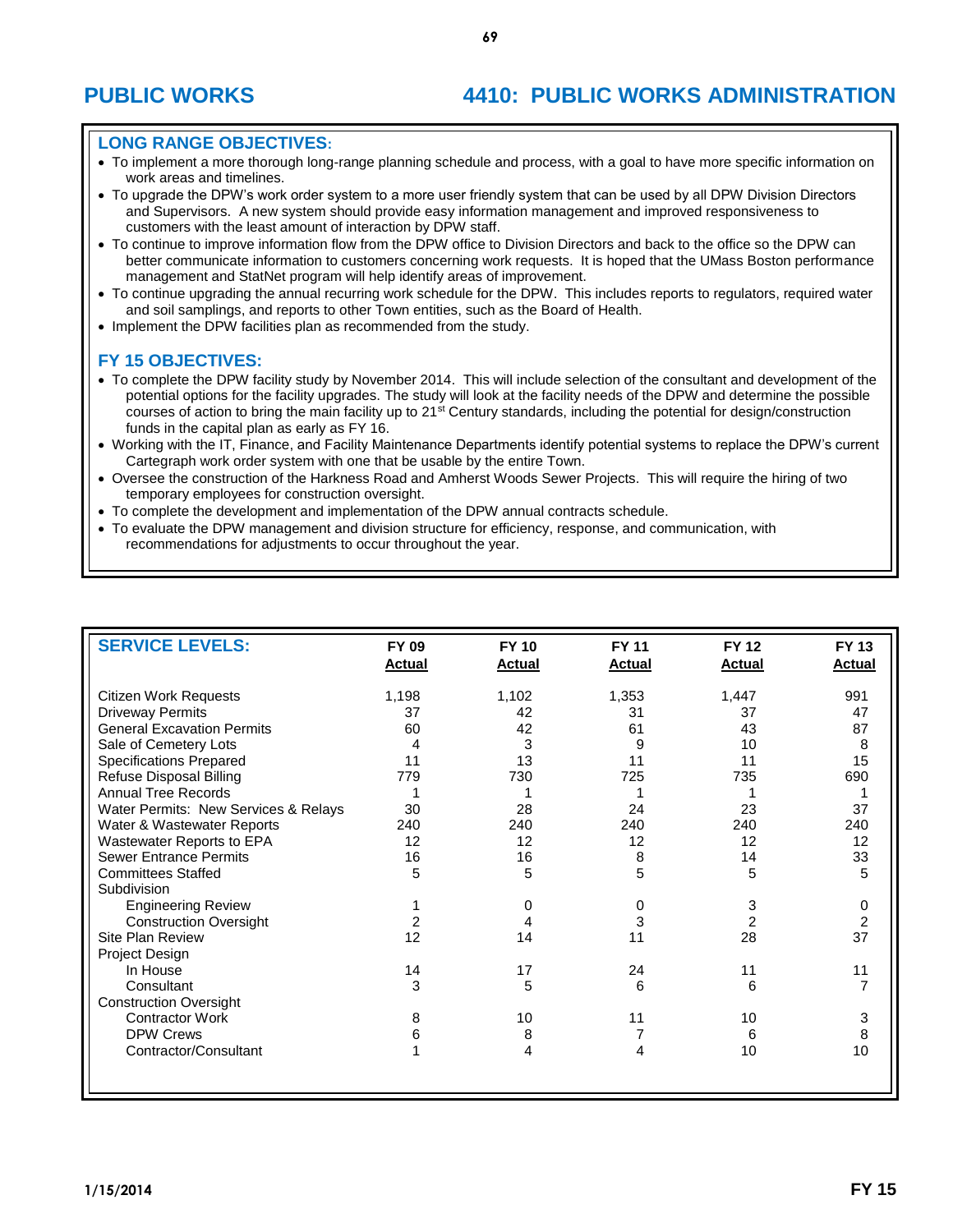# **PUBLIC WORKS 4410: PUBLIC WORKS ADMINISTRATION**

|                               | <b>FY11</b><br>Actual | <b>FY12</b><br>Actual | <b>FY13</b><br>Actual | <b>FY14</b><br><b>Budget</b> | <b>FY15</b><br>Manager | Change<br>FY 14 - 15 | Percent<br>Change |
|-------------------------------|-----------------------|-----------------------|-----------------------|------------------------------|------------------------|----------------------|-------------------|
|                               |                       |                       |                       |                              |                        |                      |                   |
| <b>Personnel Services</b>     | \$<br>227.375         | 263.729               | 251,216               | 265.715                      | 274,046                | 8,331                | 3.1%              |
| <b>Operating Expenses</b>     | \$<br>31,699          | 22,356                | 27,828                | 34,700                       | 34,700                 | 0                    | 0.0%              |
| Capital Outlay                | \$<br>0               | $\Omega$              | 0                     | 0                            | $\Omega$               | 0                    | 0.0%              |
|                               |                       |                       |                       |                              |                        |                      |                   |
| <b>TOTAL APPROPRIATION</b>    | \$<br>259,075         | 286,085               | 279,044               | 300,415                      | 308,746                | 8,331                | 2.8%              |
|                               |                       |                       |                       |                              |                        |                      |                   |
| SUPPLEMENTAL INFORMATION      |                       |                       |                       |                              |                        |                      |                   |
| <b>Employee Benefits</b>      | \$<br>96,947          | 99.573                | 110,886               | 104,374                      | 112,772                | 8,398                | 8.0%              |
| <b>Capital Appropriations</b> | \$<br>5,000           | 5,000                 | 40,000                | 5,000                        | 5,000                  | 0                    | 0.0%              |
|                               |                       |                       |                       |                              |                        |                      |                   |
| TOTAL DEPARTMENT COST         | \$<br>361,022         | 390,658               | 429,930               | 409,789                      | 426,518                | 16,729               | 4.1%              |
|                               |                       |                       |                       |                              |                        |                      |                   |
| SOURCES OF FUNDS              |                       |                       |                       |                              |                        |                      |                   |
| <b>Departmental Receipts</b>  | \$<br>9.485           | 13,007                | 17,395                | 10.000                       | 10.000                 | 0                    | 0.0%              |
| <b>Water Fund</b>             | \$<br>106,525         | 116,730               | 118,879               | 118,629                      | 126,980                | 8,351                | 7.0%              |
| Sewer Fund                    | \$<br>114,829         | 118,770               | 124,772               | 119,872                      | 129,172                | 9,300                | 7.8%              |
| Taxation                      | \$<br>28,236          | 37,578                | 17,998                | 51,914                       | 42,594                 | (9,320)              | $-18.0%$          |
|                               |                       |                       |                       |                              |                        |                      |                   |
| <b>POSITIONS</b>              |                       |                       |                       |                              |                        |                      |                   |
| Full Time                     | 3.73                  | 3.73                  | 3.73                  | 3.33                         | 3.33                   | 0.00                 |                   |
| Part Time With Benefits       | 0.00                  | 0.00                  | 0.00                  | 0.00                         | 0.00                   | 0.00                 |                   |
| <b>Full Time Equivalents</b>  | 3.73                  | 3.73                  | 3.73                  | 3.33                         | 3.33                   | 0.00                 |                   |
|                               |                       |                       |                       |                              |                        |                      |                   |

### **MAJOR COMPONENTS:**



Personnel Services include salaries for the Superintendent of Public Works, a management assistant, and a 1/3 each of the Assistant Superintendent/Operations Director, an Engineering Technician, the Town Engineer, and the Assistant Town Engineer shared with the Water and Sewer Funds.

Building Maintenance, \$5,000, includes the cost of routine maintenance of the Public Works facility. Custodial and maintenance tasks are performed by staff in other public works budgets.

Utilities, \$21,750, include heating fuel, electricity, telephone, and water and sewer.

Other expenses include postage, office supplies, membership dues, subscriptions, etc.

### **SIGNIFICANT BUDGET CHANGES:**

Personnel Services increase due to contract settlements. Operating expenses level funded.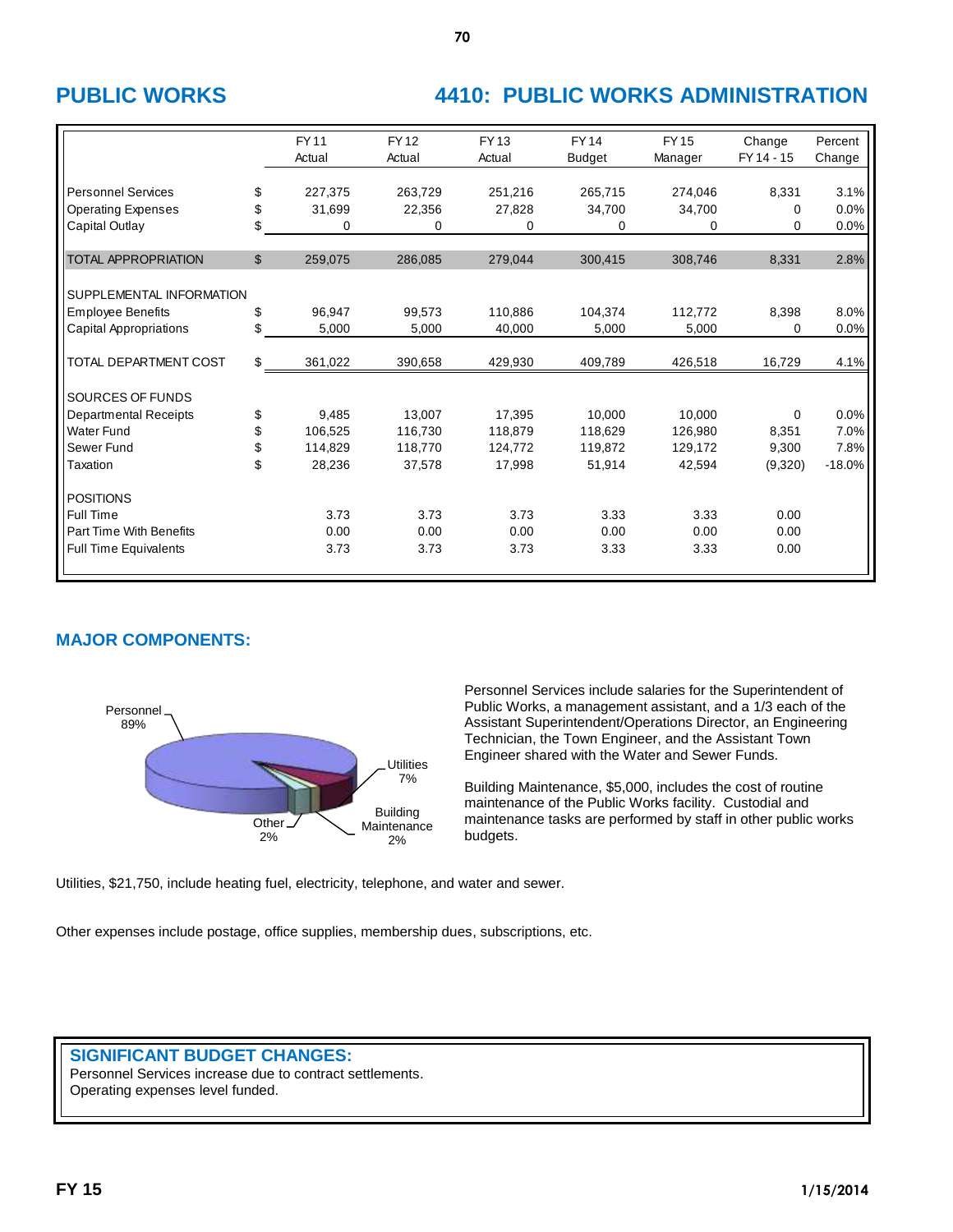## **PUBLIC WORKS 4422: HIGHWAY**

**MISSION STATEMENT:** To maintain the highways, streets, and sidewalks of the Town at an acceptable usable level based on funding and user expectations. To provide support services to the other functional areas of the department as needed.

### **RECENT ACCOMPLISHMENTS & CURRENT CHALLENGES:**

- Crack Sealed 5 miles of Town streets.
- Assisted in the reconstruction of the Amherst Regional Middle School tennis courts and several walkways.
- Provided personnel to the water department to assist in the installation of the Hillcrest water main.
- Supported the conversion of the Town owned streetlights, in areas outside the downtown, to LED to improve light quality and reduce electrical usage.
- Completed phase two of the Landfill re-grading project with the help of the Solid Waste crews.
- Provided support to the Atkins Corner Project.
- Continue to reduce the DPW's dependence on project money to fund the Highway division staff. The FY 13 budget called for \$135,000 to come from capital projects. This number was reduced for the FY 14 budget to \$76,000. DPW workers assisted with the Tree Planting, performed additional pothole repairs, and catch basin repairs.

### **LONG RANGE OBJECTIVES:**

- To fully fund the current Division, with no employees funded through project money.
- To increase the efficiency of the Highway Division through departmental training and the acquisition of labor saving equipment.
- To implement a roadway painting schedule that paints all crosswalks and roadway markings in a four week time frame.
- To improve DPW feedback to customer work requests.

#### **FY 15 OBJECTIVES:**

- To crack seal 10 miles of Town roadways. The ultimate goal is to be able to address 10% of the road miles in Town. This will protect many road surfaces and extend their useful lives.
- To spend 1-2 months performing asphalt shim coats on several roads in town to extend their useful life.
- To respond to pothole notices in five working days. This is one of the maintenance areas that is a lower priority in the spring due to the need to complete project work that funds the DPW's budget.
- To continue improving the information flow from the office to Division Directors and back to the office so that the DPW can better communicate information concerning work requests to customers.
- To develop a line painting schedule that paints all crosswalks, roadway centerlines, and edge lines annually.
- To hire 2 seasonal employees this summer to assist with highway crew support, roadside mowing, and other work.

| <b>SERVICE LEVELS:</b>                       | FY 09   | <b>FY 10</b>  | <b>FY 11</b> | <b>FY 12</b>  | <b>FY 13</b> |
|----------------------------------------------|---------|---------------|--------------|---------------|--------------|
|                                              | Actual  | <b>Actual</b> | Actual       | <b>Actual</b> | Actual       |
| Resurfacing (miles)                          | 1.9     | 1.8           | 16.1         | 2.1           | 3.6          |
| Drainage pipe installed (feet)               | 1,200   | 703           | 400          | 150           | 580          |
| Catch basins cleaned                         | 750     | 250           | 250          | 275           | 275          |
| Curb mi. of road sweeping                    | 270     | 270           | 270          | 270           | 270          |
| Drainage ditch cleaning (miles)              | 4       | 4             | <sup>0</sup> | <sup>0</sup>  | 4            |
| Street & Traffic sign Work Requests          | 85      | 90            | 86           | 98            | 100          |
| General street maintenance                   |         |               |              |               |              |
| (pothole patching – tons)                    | 412     | 251           | 268          | 258           | 400          |
| Street center line painting (feet)           | 213,260 | 238,545       | 115,000      | 100,000       | 370,950      |
| Cross walks painted                          | 190     | 175           | 150          | 130           | 140          |
| Road edge line painting (feet)               | 118,142 | 187,206       | 50,000       | 45,600        | 9,000        |
| Litter baskets maintained                    | 74      | 74            | 74           | 74            | 74           |
| New drainage units installed                 | 12      | $\Omega$      | 6            | 0             | 20           |
| Granite curbing repaired or installed (feet) | 2,280   | 820           | 450          | 160           | 200          |
| Repairs to sidewalks (Linear Feet)           | 75      | 50            | 450          | 320           | 280          |
| New Sidewalk (Linear Feet)                   | 1,625   | 350           | 0            | $\Omega$      | 0            |
| Sewer pipe installed (feet)                  | 660     | 1,880         | 400          | 152           | 2,701        |
| Roadside mowing (miles)                      | 370     | 300           | 300          | 325           | 325          |
| Crack Sealing (miles)                        |         |               |              | 3             | 0            |
|                                              |         |               |              |               |              |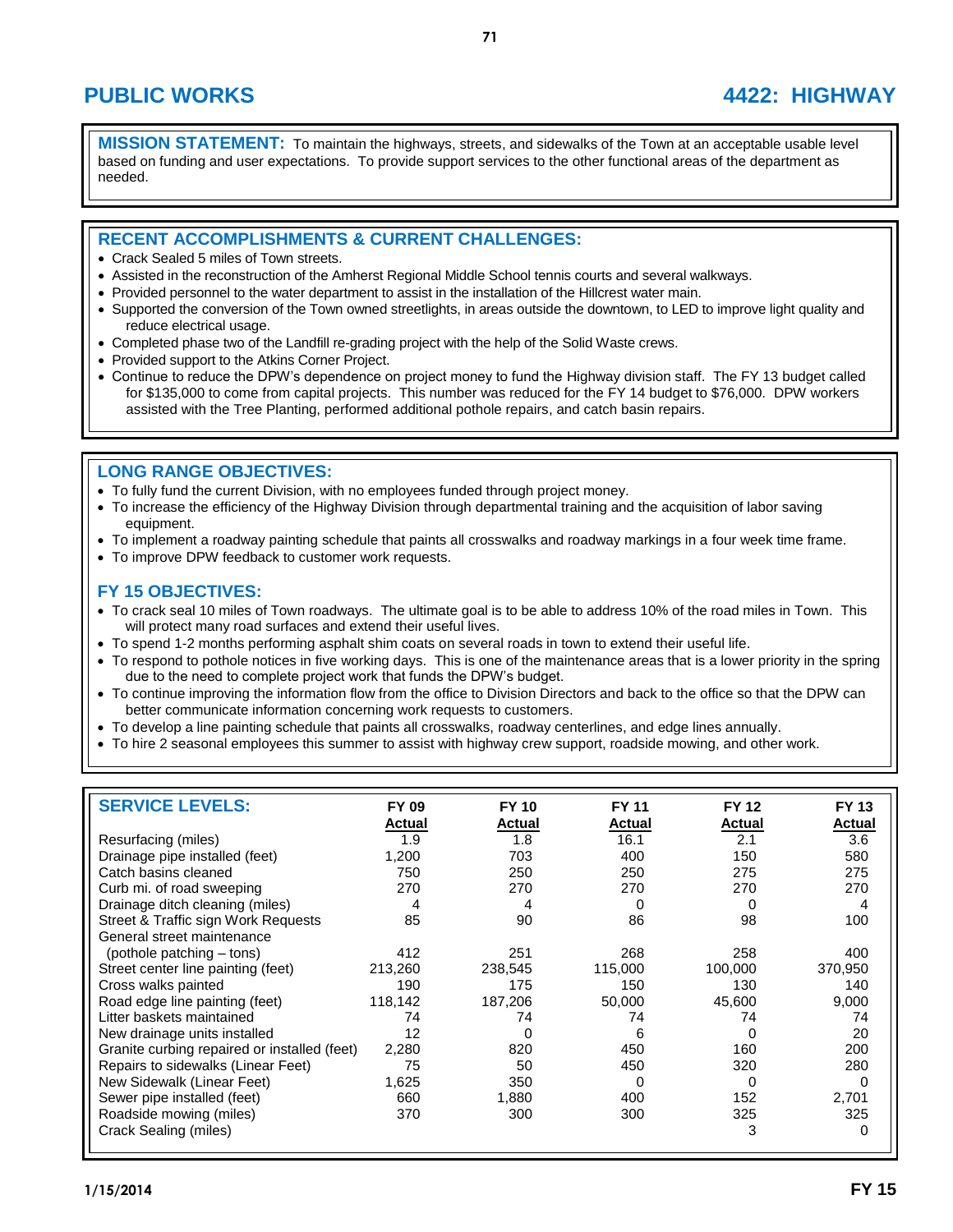## **PUBLIC WORKS 4422: HIGHWAY**

|                               |              | <b>FY11</b><br>Actual | <b>FY12</b><br>Actual | <b>FY13</b><br>Actual | <b>FY14</b><br><b>Budget</b> | <b>FY15</b><br>Manager | Change<br>FY 14 - 15 | Percent<br>Change |
|-------------------------------|--------------|-----------------------|-----------------------|-----------------------|------------------------------|------------------------|----------------------|-------------------|
|                               |              |                       |                       |                       |                              |                        |                      |                   |
| <b>Personnel Services</b>     | \$           | 578,262               | 590,935               | 556,678               | 552,836                      | 598,527                | 45,691               | 8.3%              |
| <b>Operating Expenses</b>     | \$           | 99.965                | 147.903               | 86,631                | 59,611                       | 59.611                 | 0                    | 0.0%              |
| Capital Outlay                | \$           | 40,240                | 2,426                 | 0                     | 0                            | $\mathbf 0$            | $\Omega$             | 0.0%              |
|                               |              |                       |                       |                       |                              |                        |                      |                   |
| <b>TOTAL APPROPRIATION</b>    | $\mathbb{S}$ | 718,467               | 741,264               | 643,309               | 612,447                      | 658,138                | 45,691               | 7.5%              |
|                               |              |                       |                       |                       |                              |                        |                      |                   |
| SUPPLEMENTAL INFORMATION      |              |                       |                       |                       |                              |                        |                      |                   |
| <b>Employee Benefits</b>      | \$           | 283,772               | 273,431               | 296,523               | 318,175                      | 303,046                | (15, 129)            | $-4.8%$           |
| <b>Capital Appropriations</b> | \$           | 5,168,000             | 616,000               | 760,500               | 1,085,000                    | 760,500                | (324, 500)           | $-29.9%$          |
|                               |              |                       |                       |                       |                              |                        |                      |                   |
| TOTAL DEPARTMENT COST         | \$           | 6,170,239             | 1,630,695             | 1,700,332             | 2,015,622                    | 1,721,684              | (293, 938)           | $-14.6%$          |
|                               |              |                       |                       |                       |                              |                        |                      |                   |
| SOURCES OF FUNDS              |              |                       |                       |                       |                              |                        |                      |                   |
| <b>Water Fund</b>             |              | 42.162                | 39.737                | 42,687                | 47,295                       | 47,605                 | 310                  | 0.7%              |
|                               | \$<br>\$     | 42,162                | 39,737                | 42,687                | 47,295                       | 47,605                 | 310                  | 0.7%              |
| <b>Transportation Fund</b>    | \$           |                       |                       |                       |                              |                        |                      |                   |
| Taxation                      |              | 634,143               | 661,790               | 557,935               | 517,857                      | 562,928                | 45,071               | 8.7%              |
| <b>POSITIONS</b>              |              |                       |                       |                       |                              |                        |                      |                   |
| Full Time                     |              | 13.00                 | 13.00                 | 13.00                 | 13.00                        | 13.00                  | 0.00                 |                   |
| Part Time With Benefits       |              | 0.00                  | 0.00                  | 0.00                  | 0.00                         | 0.00                   | 0.00                 |                   |
| <b>Full Time Equivalents</b>  |              | 13.00                 | 13.00                 | 13.00                 | 13.00                        | 13.00                  | 0.00                 |                   |
|                               |              |                       |                       |                       |                              |                        |                      |                   |

### **MAJOR COMPONENTS:**



Personnel Services include salaries for a Division Director, 2 senior crew supervisors, 2 sign maintenance workers, 1 laborer, 4 skilled laborers/truck drivers (Two shared with the Sewer Fund), and 4 equipment operators. Also included is \$20,000 for overtime and \$10,000 for extra help.

Supplies, \$31,210 include materials for road maintenance: asphalt, concrete, culverts, stone and gravel, signs, and small tools.

Purchase of services includes \$20,000 for traffic line painting.

The Funds for two (2) positions in this budget are funded from project work (Chapter 90 and capital funds) during the construction season. This is approximately \$66,000

#### **SIGNIFICANT BUDGET CHANGES:**

Personnel Services increase to reflect increases because of a collective bargaining settlement and a reduced reliance on project funds.

Operating expenses are level funded.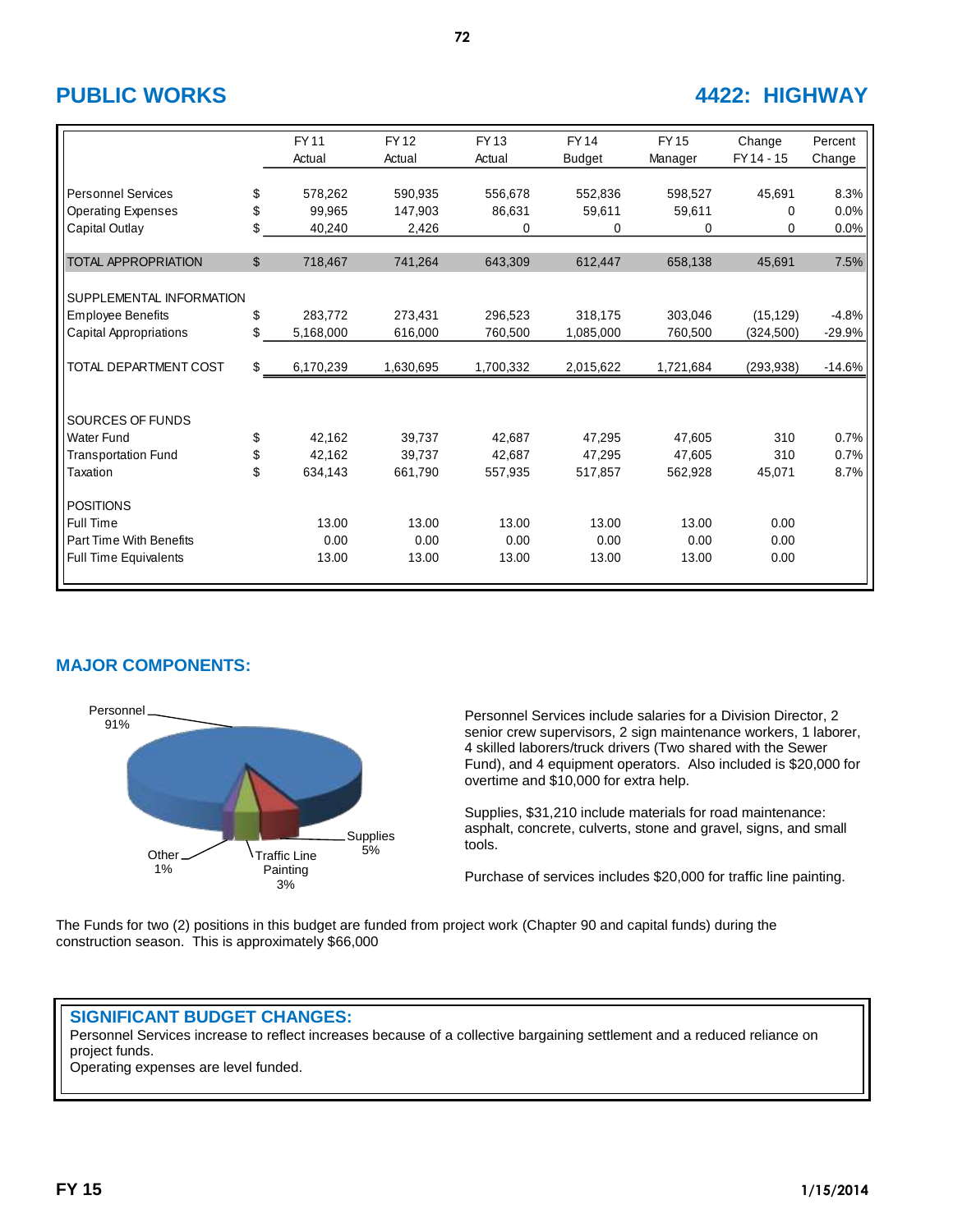## **PUBLIC WORKS 4423: SNOW AND ICE REMOVAL**

**MISSION STATEMENT:** To ensure the safety of motorists and pedestrians using public ways during winter weather. To provide access for emergency vehicles by ensuring that ice and snow operations are performed in a timely fashion.

#### **RECENT ACCOMPLISHMENTS & CURRENT CHALLENGES:**

- Received three replacement sanders approved in the FY 13 and FY 14 capital budgets.
- The DPW shifted from a sand/salt/liquid mixture to a salt/liquid mixture for snow and ice control. This required that roadways be pre-treated before snow storms begin. The material has reduced our overall salt usage, eliminated the need for extensive spring sweeping, and reduced plowing time and fuel costs.

#### **LONG RANGE OBJECTIVES:**

To improve sanding controls to apply product where needed when needed.

#### **FY 15 OBJECTIVES:**

 Continue to fine tune the shift from a sand/salt/liquid mixture to a salt/liquid mixture for snow and ice control. Adjust which roadways will be pre-treated before snow storms begin and develop a patrolling system to watch roads more closely during peak travel times.

| <b>SERVICE LEVELS:</b> | <b>FY 09</b><br><b>Actual</b> | <b>FY 10</b><br><b>Actual</b> | <b>FY 11</b><br><b>Actual</b> | <b>FY 12</b><br><b>Actual</b> | <b>FY 13</b><br><b>Actual</b> |
|------------------------|-------------------------------|-------------------------------|-------------------------------|-------------------------------|-------------------------------|
| Lane Miles Plowed      | 256                           | 256                           | 256                           | 256                           | 256                           |
| Sidewalk Miles Plowed  | 62                            | 62                            | 62                            | 62                            | 62                            |
| <b>Snow Storms</b>     | 23                            | 22                            | 31                            | 14                            | 30                            |
| Snow Fall (inches)     | 37.5                          | 20.2                          | 60                            | 17.9                          | 42.5                          |
| Sand Used (tons)       | 4,370                         | 3,655                         | 4,474                         | 1,451                         | 3,151                         |
| Salt Used (tons)       | 1.431                         | 999                           | 1,626                         | 528                           | 1,409                         |
| Sand Boxes Distributed |                               |                               |                               |                               |                               |
| Ice Ban Magic (gal)    | 16.454                        | 5,300                         | 4,500                         | 4,500                         | 3,900                         |
|                        |                               |                               |                               |                               |                               |
|                        |                               |                               |                               |                               |                               |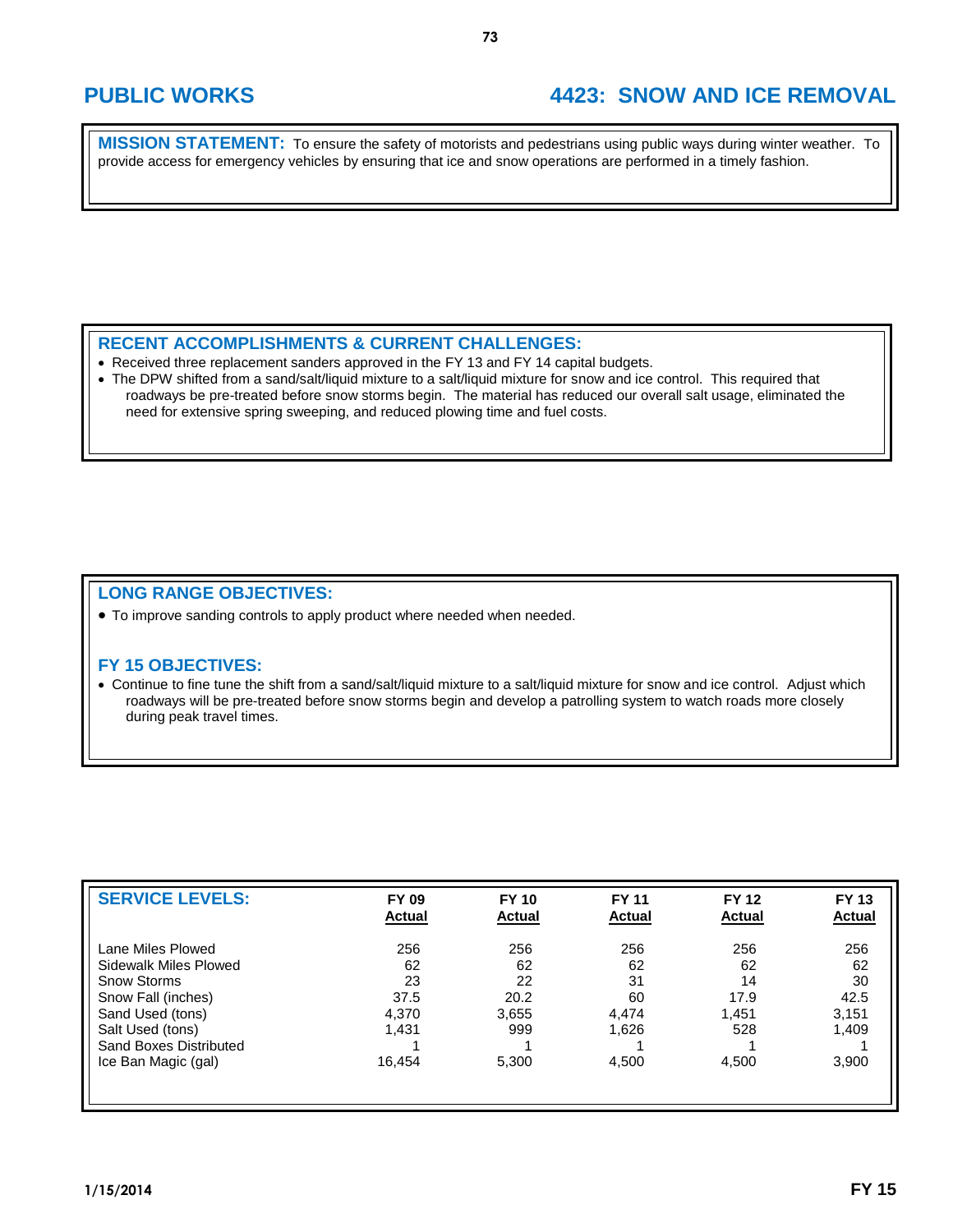## **PUBLIC WORKS 4423: SNOW AND ICE REMOVAL**

|                                                                                          |                | <b>FY11</b><br>Actual | <b>FY12</b><br>Actual | <b>FY13</b><br>Actual | <b>FY14</b><br><b>Budget</b> | <b>FY15</b><br>Manager | Change<br>FY 14 - 15 | Percent<br>Change |
|------------------------------------------------------------------------------------------|----------------|-----------------------|-----------------------|-----------------------|------------------------------|------------------------|----------------------|-------------------|
| <b>Personnel Services</b>                                                                | \$             | 71,750                | 33,030                | 71,768                | 71,750                       | 71,750                 | $\Omega$             | 0.0%              |
| <b>Operating Expenses</b><br>Capital Outlay                                              | \$<br>\$       | 203,331<br>5,000      | 106,808<br>10,400     | 115,512               | 203,660<br>5,000             | 203,660<br>5,000       | $\Omega$<br>0        | 0.0%<br>0.0%      |
| <b>TOTAL APPROPRIATION</b>                                                               | $\mathfrak{S}$ | 280,081               | 150,238               | 187,280               | 280,410                      | 280,410                | $\mathbf{0}$         | 0.0%              |
| SUPPLEMENTAL INFORMATION<br><b>Employee Benefits</b><br><b>Capital Appropriations</b>    | \$<br>\$       | 1,223<br>0            | 1,168<br>0            | 1,193<br>0            | 1,316<br>0                   | 1,193<br>0             | (123)<br>0           | $-9.3%$<br>0.0%   |
| TOTAL DEPARTMENT COST                                                                    | \$             | 281,304               | 151,406               | 188,473               | 281,726                      | 281,603                | (123)                | 0.0%              |
| SOURCES OF FUNDS<br>Taxation                                                             | \$             | 280,081               | 150,238               | 187,280               | 280,410                      | 280,410                | 0                    | 0.0%              |
| <b>POSITIONS</b><br>Full Time<br>Part Time With Benefits<br><b>Full Time Equivalents</b> |                | 0.00<br>0.00<br>0.00  | 0.00<br>0.00<br>0.00  | 0.00<br>0.00<br>0.00  | 0.00<br>0.00<br>0.00         | 0.00<br>0.00<br>0.00   | 0.00<br>0.00<br>0.00 |                   |

### **MAJOR COMPONENTS:**



Overtime provides funds for snowplowing. Plowing done during the workday is charged to other Public Works budgets. Plowing required beyond the workday, or beyond an employee's 40 hour workweek, is charged to this budget as overtime.

Equipment Maintenance, \$7,000, includes the cost of vehicle supplies such as wiper blades, flashers, beacon lights, chains, etc. Equipment Rental, \$3,500, provides funds to rent dump trucks for snow removal.

Supplies, \$191,860, include salt, calcium chloride, Ice Ban Magic, sand, gasoline, and diesel.

Capital provides for the replacement of a snowplow, part of an annual replacement program.

#### **SIGNIFICANT BUDGET CHANGES:** None.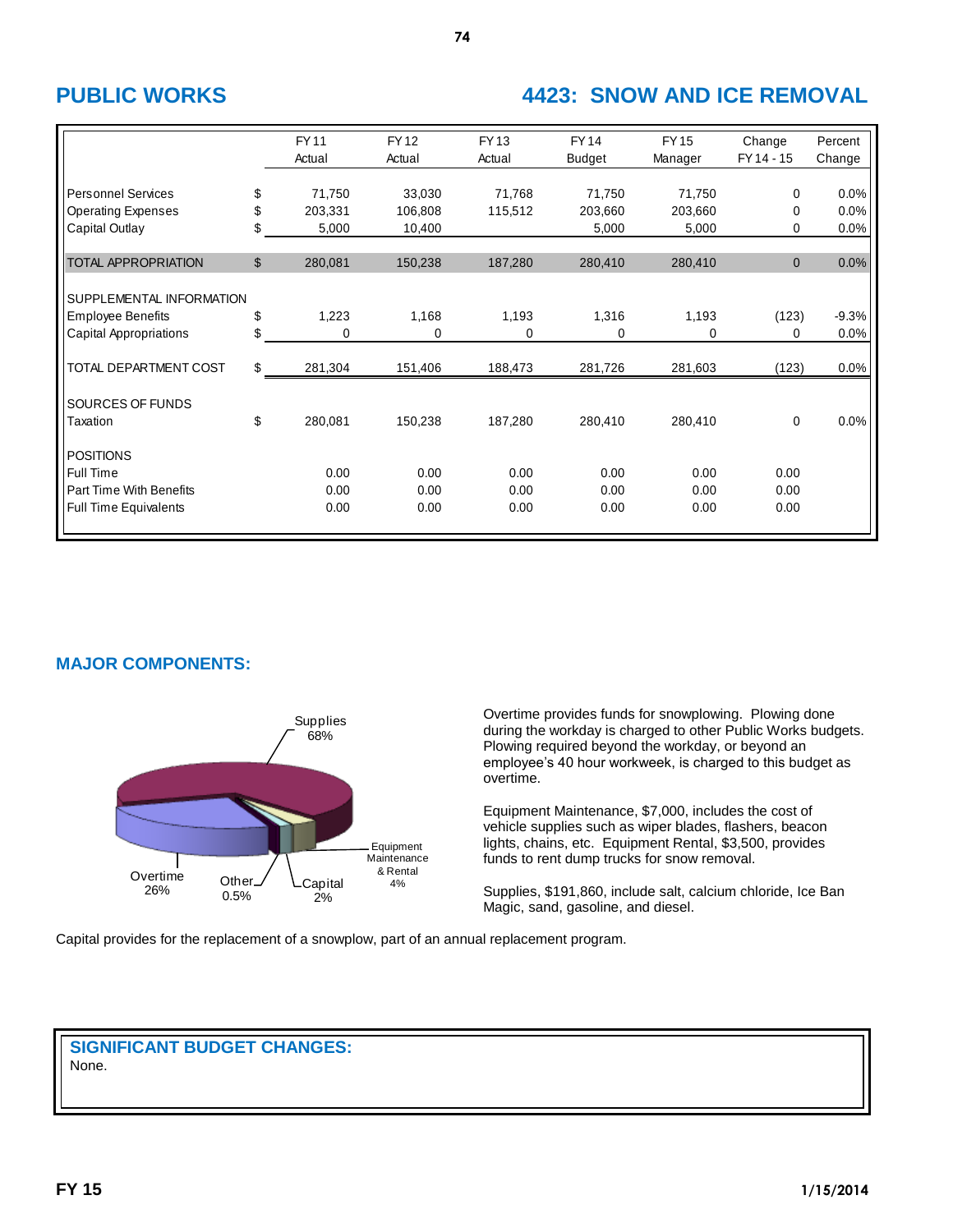# **PUBLIC WORKS 4424 & 4425: STREET & TRAFFIC LIGHTS**

**MISSION STATEMENT:** To ensure the safety of those using public ways by maintaining Town owned street lights and pedestrian and traffic signals in operating condition in order to ensure the safety of those using public ways.

### **RECENT ACCOMPLISHMENTS & CURRENT CHALLENGES:**

- Converted all Town owned street lights outside the Downtown area to LED with funds from a \$302,000 Green Communities Grant and rebates from Western Massachusetts Electric Company which is reducing municipal electricity use by 270,000 kilowatt hours (kWh) per year and yielding annual energy cost savings of \$48,000.
- Added 20 additional street lights with the acceptance of the Atkins Corner project.
- Continued controller and other upgrades to water and wastewater facilities.
- Replaced the Electrical Division bucket truck.
- This Division provides support to all Town Departments as well as assistance to the Schools
- The challenge for this Division is to regain funding for its personnel. Currently the personnel in this budget are funded by the Water and Waste Water Divisions. These two Divisions receive priority in electrical issues. Work on the General Fund items in this budget are rolled into various project costs. This means that general repair of street lights is funded when extra general funds are available.
- The resignation of the Electrical Division Director has led to an opportunity to reevaluate the Division. The DPW will now need an outside programming service.
- Need to study upgrading the existing generators at the Waste Water Treatment Facility, and at the Baby Carriage Water Treatment facility.

### **LONG RANGE OBJECTIVES:**

- To continue the modernization and upgrade of all traffic lights.
- To implement an apprenticeship program with regional vocational schools to help the electrician with larger projects.
- To fully implement better customer feedback on divisional work requests.

### **FY 15 OBJECTIVES:**

 To develop a usable labor and material accounting method to quantify the time and material spent on work orders and small projects.

| <b>SERVICE LEVELS:</b>     | <b>FY 09</b><br><b>Actual</b> | <b>FY 10</b><br><b>Actual</b> | <b>FY 11</b><br><b>Actual</b> | <b>FY 12</b><br><b>Actual</b> | <b>FY 13</b><br><b>Actual</b> |
|----------------------------|-------------------------------|-------------------------------|-------------------------------|-------------------------------|-------------------------------|
| Streetlights               | 1,140                         | 1,140                         | 1.140                         | 1.140                         | 1,160                         |
| School zone lights         | 8                             | 6                             | 6                             | 6                             | 6                             |
| <b>Traffic lights</b>      | 14                            | 14                            | 14                            | 14                            | 14                            |
| Traffic light knockdowns   | 20                            | 12                            | 8                             |                               | $\overline{2}$                |
| Street light trouble calls | 550                           | 580                           | 640                           | 630                           | 550                           |
|                            |                               |                               |                               |                               |                               |
|                            |                               |                               |                               |                               |                               |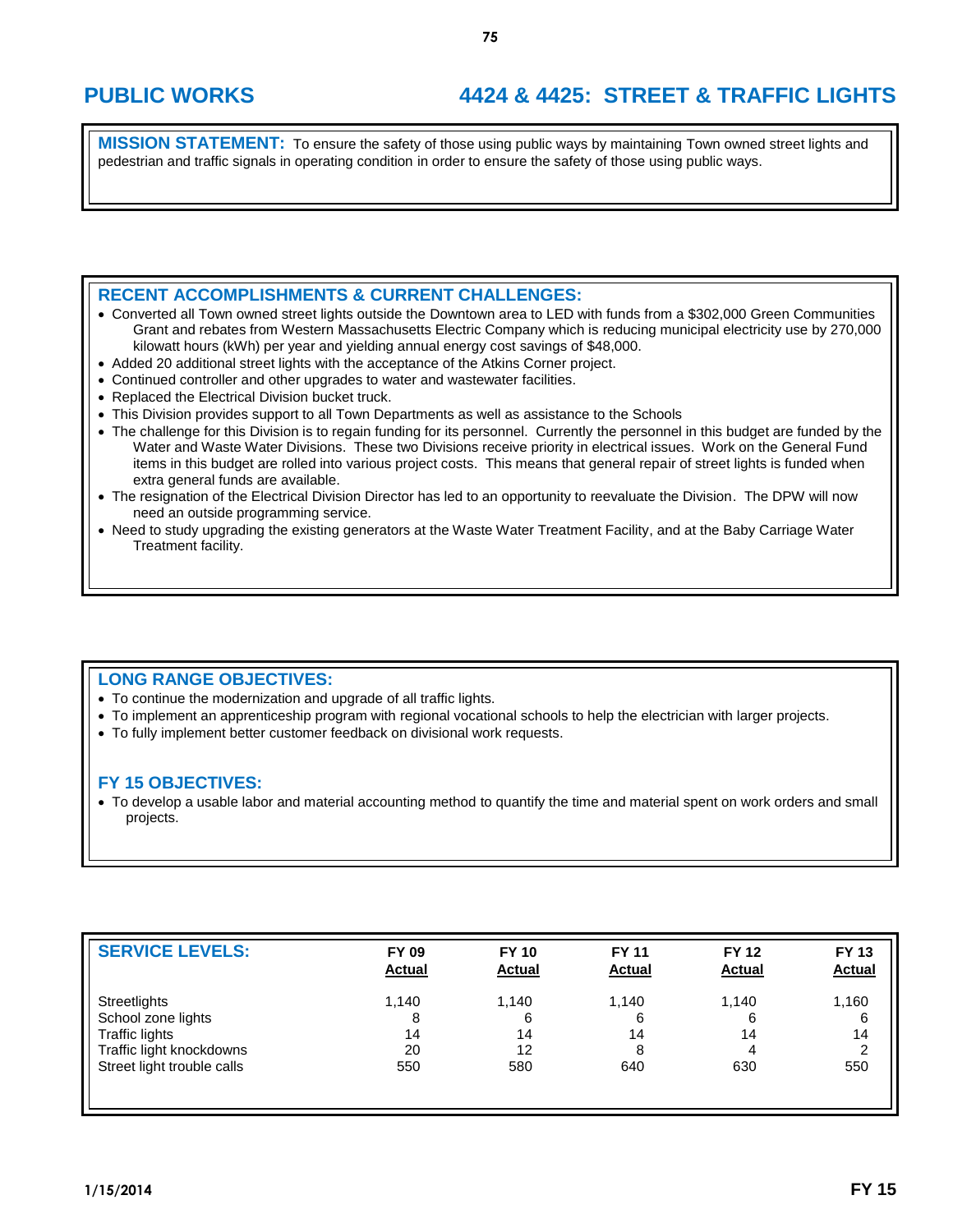# **PUBLIC WORKS 4424 & 4425: STREET & TRAFFIC LIGHTS**

|                                | <b>FY11</b><br>Actual | <b>FY12</b><br>Actual | <b>FY13</b><br>Actual | <b>FY14</b><br><b>Budget</b> | <b>FY15</b><br>Manager | Change<br>FY 14 - 15 | Percent<br>Change |
|--------------------------------|-----------------------|-----------------------|-----------------------|------------------------------|------------------------|----------------------|-------------------|
| <b>Personnel Services</b>      | \$<br>0               | 0                     | 108                   | $\Omega$                     | $\Omega$               | 0                    | 0.0%              |
| <b>Operating Expenses</b>      | \$<br>114,754         | 104,938               | 102,483               | 99,650                       | 99,650                 | 0                    | 0.0%              |
| Capital Outlay                 | \$<br>0               | 0                     | 0                     | 0                            | 0                      | 0                    | 0.0%              |
|                                |                       |                       |                       |                              |                        |                      |                   |
| <b>TOTAL APPROPRIATION</b>     | \$<br>114,754         | 104,938               | 102,591               | 99,650                       | 99,650                 | $\mathbf{0}$         | 0.0%              |
|                                |                       |                       |                       |                              |                        |                      |                   |
| SUPPLEMENTAL INFORMATION       |                       |                       |                       |                              |                        |                      |                   |
| <b>Employee Benefits</b>       | \$<br>$\Omega$        | $\Omega$              |                       | $\Omega$                     |                        | 0                    | 0.0%              |
| <b>Capital Appropriations</b>  | \$<br>30,000          | 6,000                 | 6,000                 | 6,000                        | 6,000                  | 0                    | 0.0%              |
|                                |                       |                       |                       |                              |                        |                      |                   |
| TOTAL DEPARTMENT COST          | \$<br>144,754         | 110,938               | 108,591               | 105,650                      | 105,650                | 0                    | 0.0%              |
| SOURCES OF FUNDS               |                       |                       |                       |                              |                        |                      |                   |
|                                | \$                    |                       |                       |                              |                        |                      |                   |
| Taxation                       | 114,754               | 104,938               | 102,591               | 99,650                       | 99,650                 | 0                    | 0.0%              |
| <b>POSITIONS</b>               |                       |                       |                       |                              |                        |                      |                   |
| Full Time                      | 0.00                  | 0.00                  | 0.00                  | 0.00                         | 0.00                   | 0.00                 |                   |
| <b>Part Time With Benefits</b> | 0.00                  | 0.00                  | 0.00                  | 0.00                         | 0.00                   | 0.00                 |                   |
| <b>Full Time Equivalents</b>   | 0.00                  | 0.00                  | 0.00                  | 0.00                         | 0.00                   | 0.00                 |                   |
|                                |                       |                       |                       |                              |                        |                      |                   |

**76**

### **MAJOR COMPONENTS:**



Street lighting budget provides for electricity and maintenance of approximately 1,160 lights.

Traffic lighting budget provides electricity for 14 signalized intersections.

Equipment Maintenance provides the funds for the parts and service necessary to maintain traffic lights.

**SIGNIFICANT BUDGET CHANGES:**

None.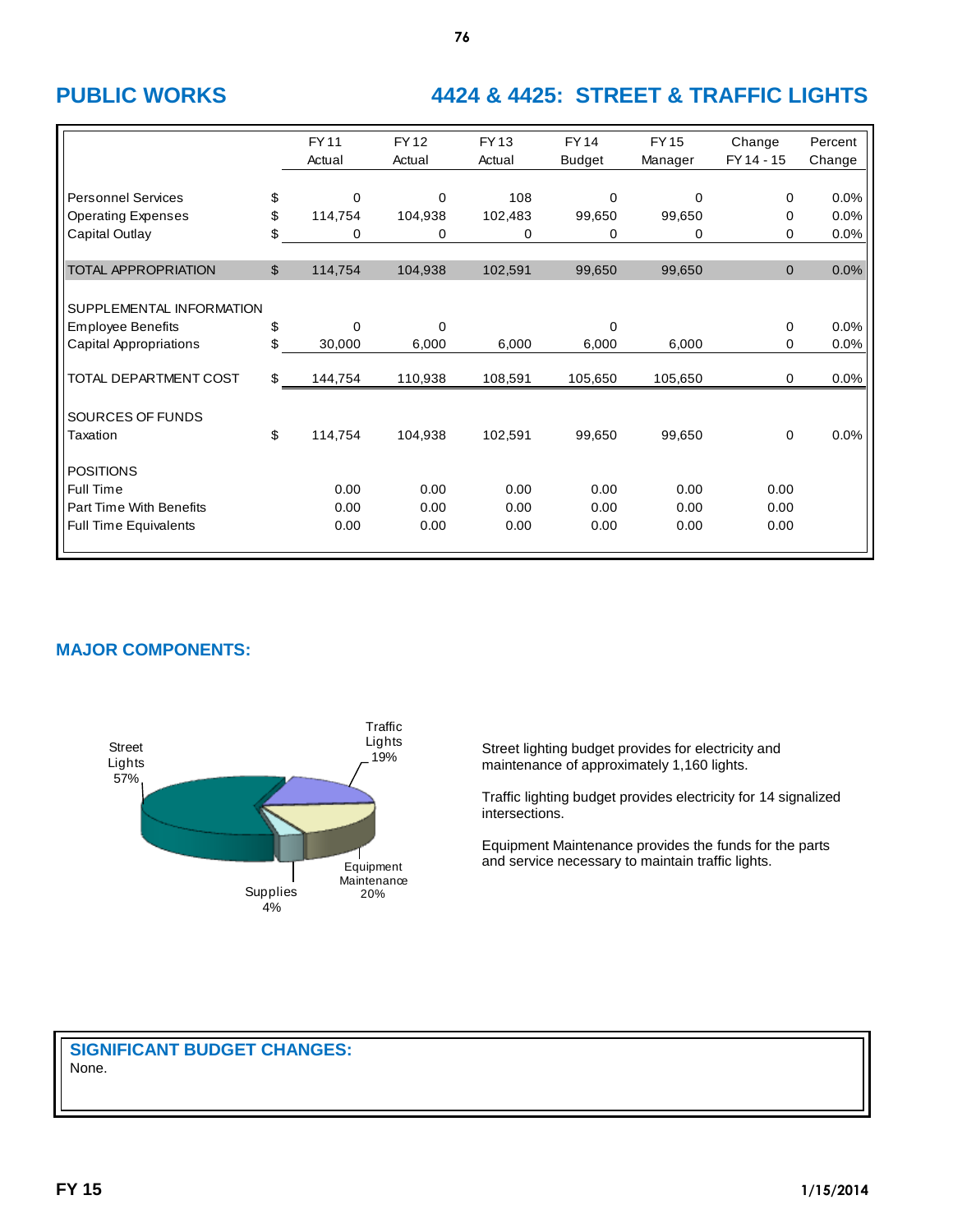## **PUBLIC WORKS 4428: EQUIPMENT MAINTENANCE**

**MISSION STATEMENT:** To enable the other divisions to meet their missions by maintaining the department's fleet of vehicles, construction equipment, and various portable pieces of equipment in top notch operating condition.

### **RECENT ACCOMPLISHMENTS & CURRENT CHALLENGES:**

- This functional area provides vehicle inspections to all Town and Regional School vehicles. Each area is charged directly for the service provided.
- To examine how to better track equipment usage and maintenance costs to fully understand equipment costs and replacement strategies.

#### **LONG RANGE OBJECTIVES:**

- To provide additional storage for small equipment by construction of an unheated facility.
- To construct a proper washing facility for the department's equipment.

#### **FY 15 OBJECTIVES:**

 Refine vehicle maintenance schedules to perform major repair or maintenance work in the off season for specific pieces of equipment.

| <b>SERVICE LEVELS:</b>                                                     | <b>FY 09</b><br><b>Actual</b> | <b>FY 10</b><br><b>Actual</b> | <b>FY 11</b><br><b>Actual</b> | <b>FY 12</b><br><b>Actual</b> | <b>FY 13</b><br><b>Actual</b> |
|----------------------------------------------------------------------------|-------------------------------|-------------------------------|-------------------------------|-------------------------------|-------------------------------|
| Vehicles Repaired and Maintained*                                          | 92<br>170                     | 95<br>170                     | 97<br>175                     | 104<br>177                    | 105<br>178                    |
| Equipment Repaired & Maintained**<br><b>Gasoline Consumption (Gallons)</b> | 26.520                        | 24.714                        | 27.550                        | 26.152                        | 28.126                        |
| Oil Supplies (Gallons)                                                     | 486                           | 540                           | 675                           | 700                           | 725                           |
| Diesel Consumption (Gallons)                                               | 28.837                        | 25.194                        | 30.618                        | 24.345                        | 27.728                        |

\* Registered equipment including trailers.

Small equipment, pumps, chain saws, lawn mowers, etc.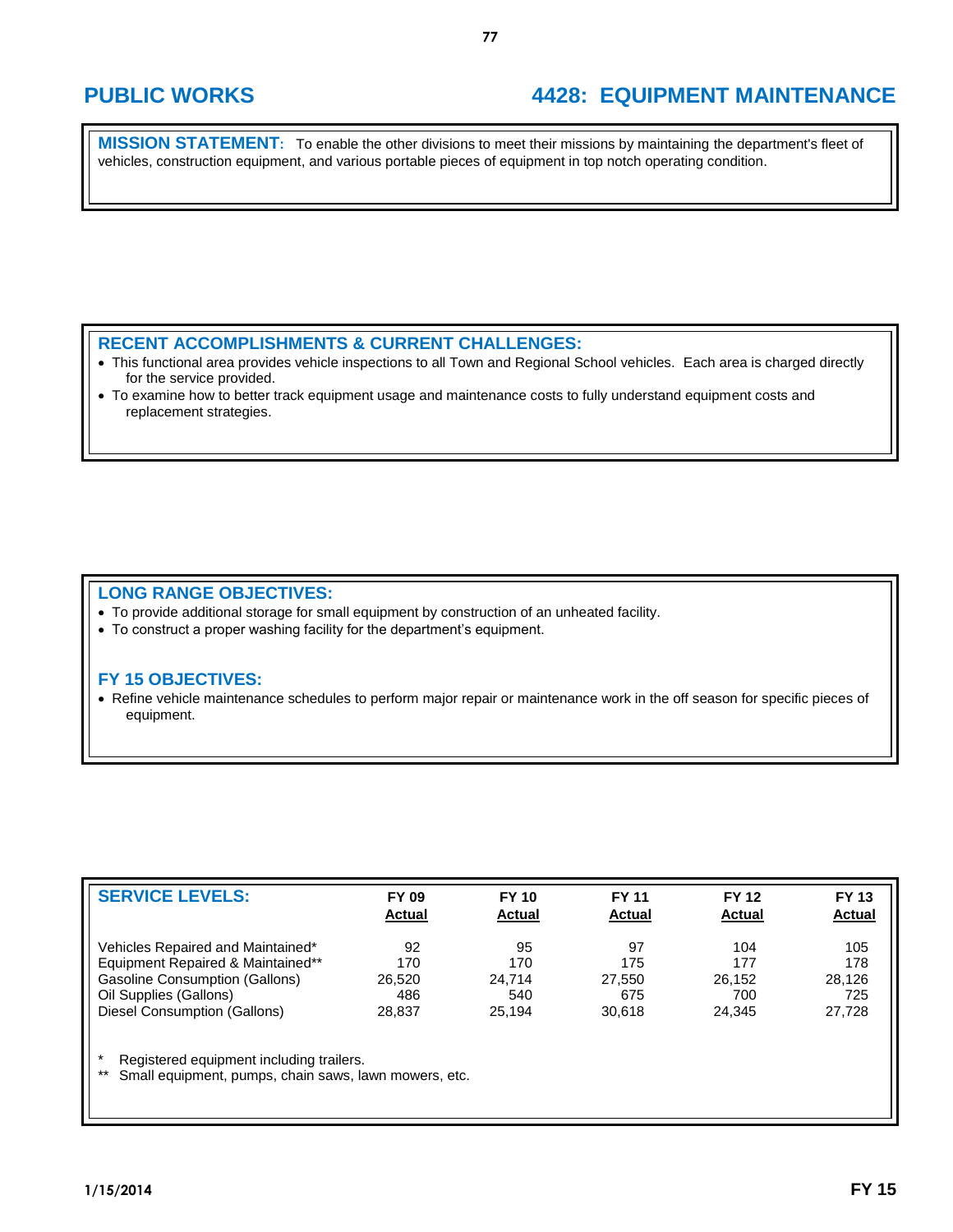# **PUBLIC WORKS 4428: EQUIPMENT MAINTENANCE**

|                                |              | <b>FY11</b><br>Actual | <b>FY12</b><br>Actual | FY 13<br>Actual | <b>FY14</b><br><b>Budget</b> | <b>FY15</b><br>Manager | Change<br>FY 14 - 15 | Percent<br>Change |
|--------------------------------|--------------|-----------------------|-----------------------|-----------------|------------------------------|------------------------|----------------------|-------------------|
| <b>Personnel Services</b>      | \$           | 159,912               | 150,774               | 140,752         | 151,971                      | 159,083                | 7,112                | 4.7%              |
| <b>Operating Expenses</b>      | \$           | 79,530                | 107,590               | 123,160         | 94.721                       | 94,721                 | $\Omega$             | 0.0%              |
| Capital Outlay                 | \$           | 0                     | 0                     | 0               | 2,500                        | 2,500                  | 0                    | 0.0%              |
|                                |              |                       |                       |                 |                              |                        |                      |                   |
| <b>TOTAL APPROPRIATION</b>     | $\mathbb{S}$ | 239,442               | 258,364               | 263,912         | 249,192                      | 256,304                | 7,112                | 2.9%              |
|                                |              |                       |                       |                 |                              |                        |                      |                   |
| SUPPLEMENTAL INFORMATION       |              |                       |                       |                 |                              |                        |                      |                   |
| <b>Employee Benefits</b>       | \$           | 46,381                | 47,530                | 48,200          | 54,095                       | 69,257                 | 15,162               | 28.0%             |
| Capital Appropriations         | \$           | 0                     | 0                     | 0               | 0                            | 0                      | $\Omega$             | 0.0%              |
|                                |              |                       |                       |                 |                              |                        |                      |                   |
| TOTAL DEPARTMENT COST          | \$           | 285,823               | 305,894               | 312,112         | 303,287                      | 325,561                | 22,274               | 7.3%              |
| SOURCES OF FUNDS               |              |                       |                       |                 |                              |                        |                      |                   |
| <b>Water Fund</b>              | \$           | 50,133                | 46,157                | 45,112          | 46,439                       | 48,892                 | 2,453                | 5.3%              |
| Sewer Fund                     | \$           | 33,422                | 30.772                | 30,076          | 30.959                       | 32,594                 | 1,635                | 5.3%              |
| Taxation                       | \$           | 155,887               | 181,435               | 188,724         | 171,794                      | 174,818                | 3,024                | 1.8%              |
|                                |              |                       |                       |                 |                              |                        |                      |                   |
| <b>POSITIONS</b>               |              |                       |                       |                 |                              |                        |                      |                   |
| Full Time                      |              | 3.00                  | 3.00                  | 3.00            | 3.00                         | 3.00                   | 0.00                 |                   |
| <b>Part Time With Benefits</b> |              | 0.00                  | 0.00                  | 0.00            | 0.00                         | 0.00                   | 0.00                 |                   |
| <b>Full Time Equivalents</b>   |              | 3.00                  | 3.00                  | 3.00            | 3.00                         | 3.00                   | 0.00                 |                   |
|                                |              |                       |                       |                 |                              |                        |                      |                   |

### **MAJOR COMPONENTS:**



Personnel Services provide for a supervisor/mechanic and two mechanics.

Vehicle maintenance, \$30,000, includes funds for vehicle parts and supplies for approximately 53 vehicles.

Fuel includes \$53,284 for gas and diesel for all DPW general fund vehicles.

Capital Outlay provides funds for small equipment replacement.

#### **SIGNIFICANT BUDGET CHANGES:**

Personnel Services reflect increases because of a collective bargaining settlement. Operating expenses are level funded.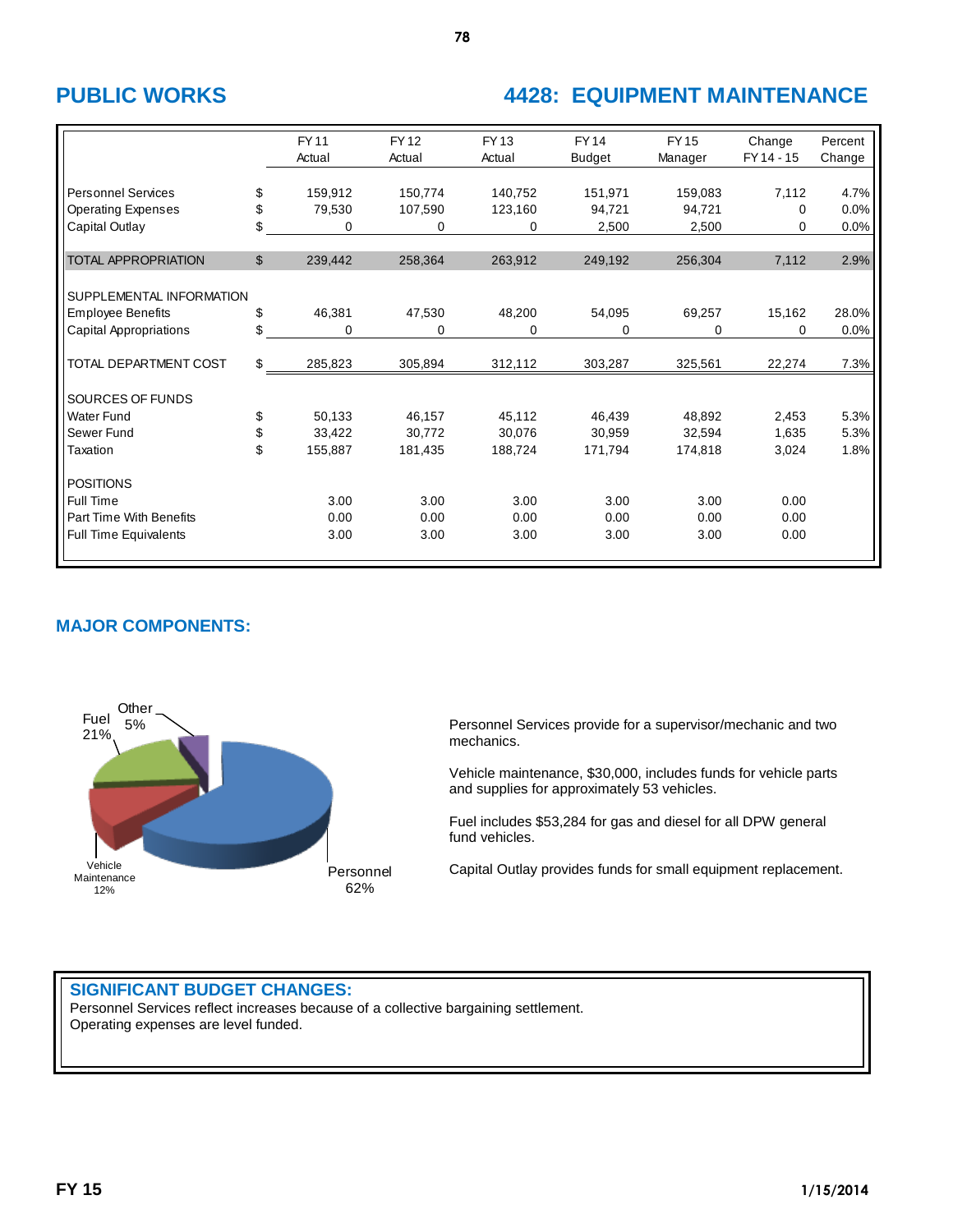# **PUBLIC WORKS 4498: TREE AND GROUND MAINTENANCE**

#### **MISSION STATEMENT:**

Enhance the quality of life for Amherst residents and business community by providing an exceptional, diverse and healthy urban forest, connected by a system of parks, open spaces, and recreational facilities that are safe, accessible, and well maintained.

#### **RECENT ACCOMPLISHMENTS & CURRENT CHALLENGES:**

- The Division has completed a restructuring after several retirements and resignations and is in a more stable position than the last year. The primary change in this division was the addition of the tree crew personnel to the Division. This combines the primary outside grounds maintenance functions under one Division Director.
- The Division Director, who also serves as the Town Tree Warden, received the Massachusetts Tree Warden and Foresters Association's Tree Warden of the Year Award.
- Qualified for the Tree City USA designation for the 26<sup>th</sup> year and received a Tree City USA Growth Award.
- Renovated the turf on the Plum Brook athletic field.
- Invited to participate in the Pioneer Valley Planning Commission Urban Forestry planning group to develop a grant proposal to the US Department of Agriculture for the Pioneer Valley to promote urban forestry issues for the Pioneer Valley region.
- Implemented a maintenance agreement with the Amherst Little League program that includes the non-profit participating in the maintenance to Town baseball fields used by the program.
- Supported four University and Amherst College groups performing community service projects in the downtown and parks.
- Planted 189 trees of the Town-wide tree planting project; the goal is to plant 2,000 trees in three years by July 2015. Completed phase II of the tree inventory. This was the third DCR Urban Forestry grant the Town has received. Eighty percent of the Towns Street trees have been inventoried.
- Continue equipment upgrades such as the Toolcat multipurpose vehicle to improve work efficiency.

#### **LONG RANGE OBJECTIVES:**

- To evaluate the need for and siting of additional cemetery land (approximately 7 years of space remaining).
- To work with public schools and LSSE to develop a consolidated outside maintenance group.
- To work to increase Community Service personnel working in Amherst.
- To continue the public shade tree inventory and incorporate it into the Geographic Information System.
- To continue to improve response time and tracking of customer issues.

#### **FY 15 OBJECTIVES:**

- To complete the tree planting plan of planting 2,000 trees in three years. This objective is tied to a capital appropriation approved by Town Meeting that funds the hiring of two interns and the purchase of equipment and trees.
- To improve the coordination of park maintenance with the LSSE Department and public schools.
- Hire additional seasonal workers that were not available for 2013.
- Research methods to improve cleanliness of park comfort stations; this will include looking at contracting out cleaning services.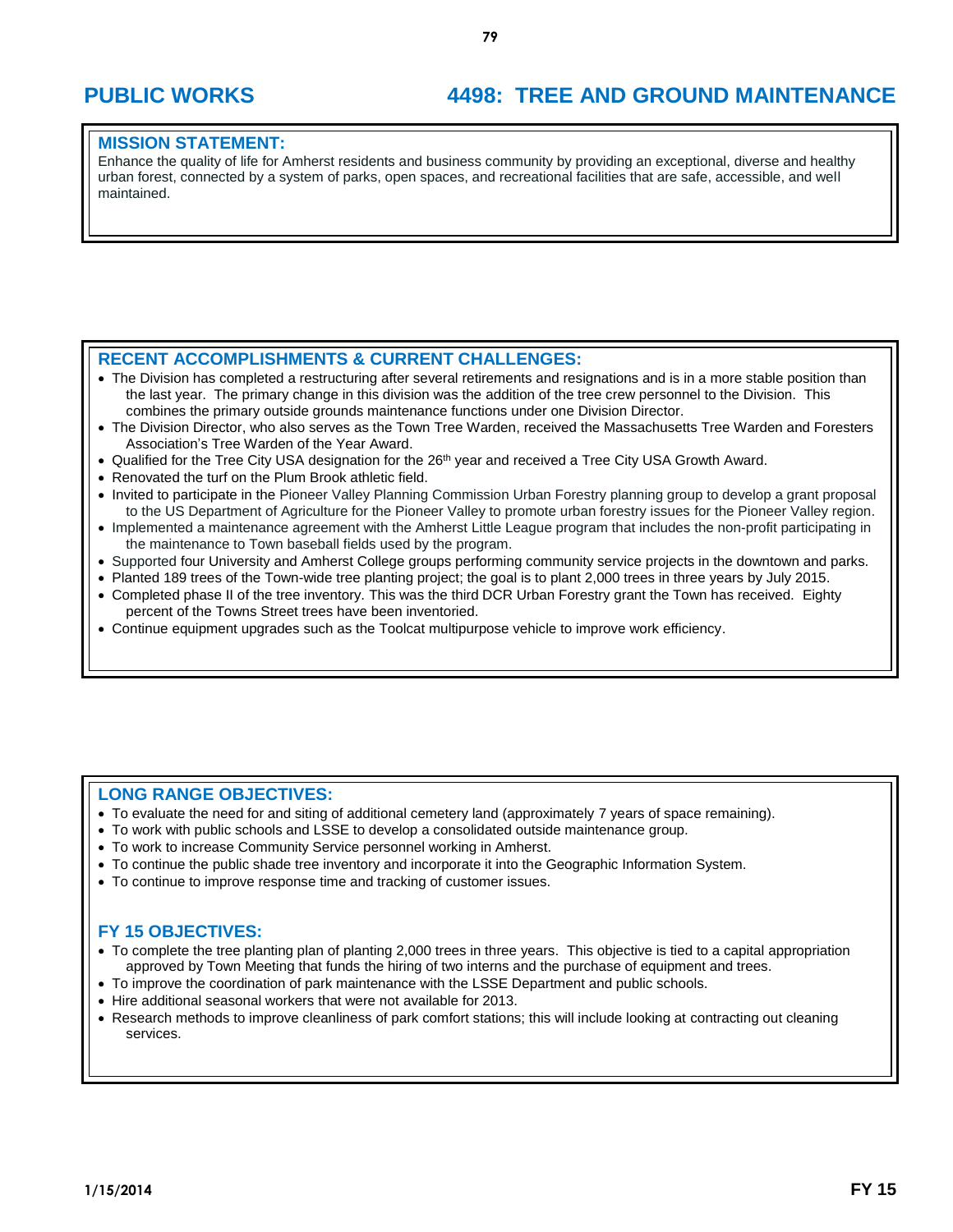# **PUBLIC WORKS 4498: TREE AND GROUND MAINTENANCE**

| <b>SERVICE LEVELS:</b>                     | <b>FY 09</b>        | <b>FY 10</b>        | <b>FY 11</b>        | <b>FY 12</b>        | <b>FY 13</b>        |
|--------------------------------------------|---------------------|---------------------|---------------------|---------------------|---------------------|
| <b>Burials</b>                             | <b>Actual</b><br>19 | <b>Actual</b><br>16 | <b>Actual</b><br>13 | <b>Actual</b><br>23 | <b>Actual</b><br>19 |
| <b>Grave Stones Repaired</b>               | 100                 | 60                  | 0                   | 0                   | $\Omega$            |
| Sale of Lots                               | 4                   | 3                   | 9                   | 10                  | 8                   |
| Mowing: Community Field, Mill River        |                     |                     |                     |                     |                     |
| Groff Park, Town Commons and               |                     |                     |                     |                     |                     |
| all School Areas                           | 42                  | 42                  | 42                  | 42                  | 42                  |
| <b>Field Maintenance</b>                   |                     |                     |                     |                     |                     |
| <b>Baseball/Softball Field Maintenance</b> | 15                  | 15                  | 15                  | 15                  | 15                  |
| <b>Football Fields</b>                     | 4                   | 4                   | 4                   | 4                   | 4                   |
| Soccer Fields                              | 4                   | 3                   | 3                   | 3                   | 3                   |
| <b>Field Hockey Fields</b>                 | 3                   | 3                   | 3                   | 3                   | 3                   |
| Lacrosse Field                             |                     | 4                   | 4                   | 4                   | 4                   |
| Swimming Pools (LSSE)                      | 2                   | $\overline{c}$      | 2                   | 3                   | 3                   |
| <b>Wading Pools (LSSE)</b>                 | 3                   | 3                   | 3                   | 3                   | 3                   |
| Picnic Areas                               | 3                   | 3                   | 3                   | 3                   | 3                   |
| Parks & Commons                            | 18                  | 18                  | 18                  | 18                  | 18                  |
| Litter Basket Pickup                       | 2,800               | 3,000               | 3,000               | 3,100               | 3,100               |
| <b>Tennis Courts</b>                       | 2                   | $\overline{2}$      | $\overline{c}$      | 2                   | $\overline{c}$      |
| <b>Basketball Courts</b>                   | 3                   | 3                   | 3                   | 3                   | 3                   |
| <b>Building Maintenance</b>                | 8                   | 7                   |                     | 7                   | $\overline{7}$      |
| <b>Youth Soccer Fields</b>                 |                     |                     | 1                   |                     | 1                   |
| <b>School Frisbee Fields</b>               | 3                   | 3                   | 3                   | 3                   | 3                   |
| Removal of public trees                    | 215                 | 179                 | 64                  | 296                 | 112                 |
| Public shade trees planted                 | 17                  | 9                   | 14                  | 18                  | 180                 |
| Public shade trees trimmed                 | 600                 | 200                 | 150                 | 940                 | 200                 |
| Stump removal                              | 26                  | 25                  | 33                  | 5                   | $\overline{7}$      |
| Roadside brush cleaning (miles)            | 10                  | 10                  | 10                  | 18                  | 10                  |
| Banners erected & removed                  | 32                  | 36                  | 35                  | 36                  | 37                  |
|                                            |                     |                     |                     |                     |                     |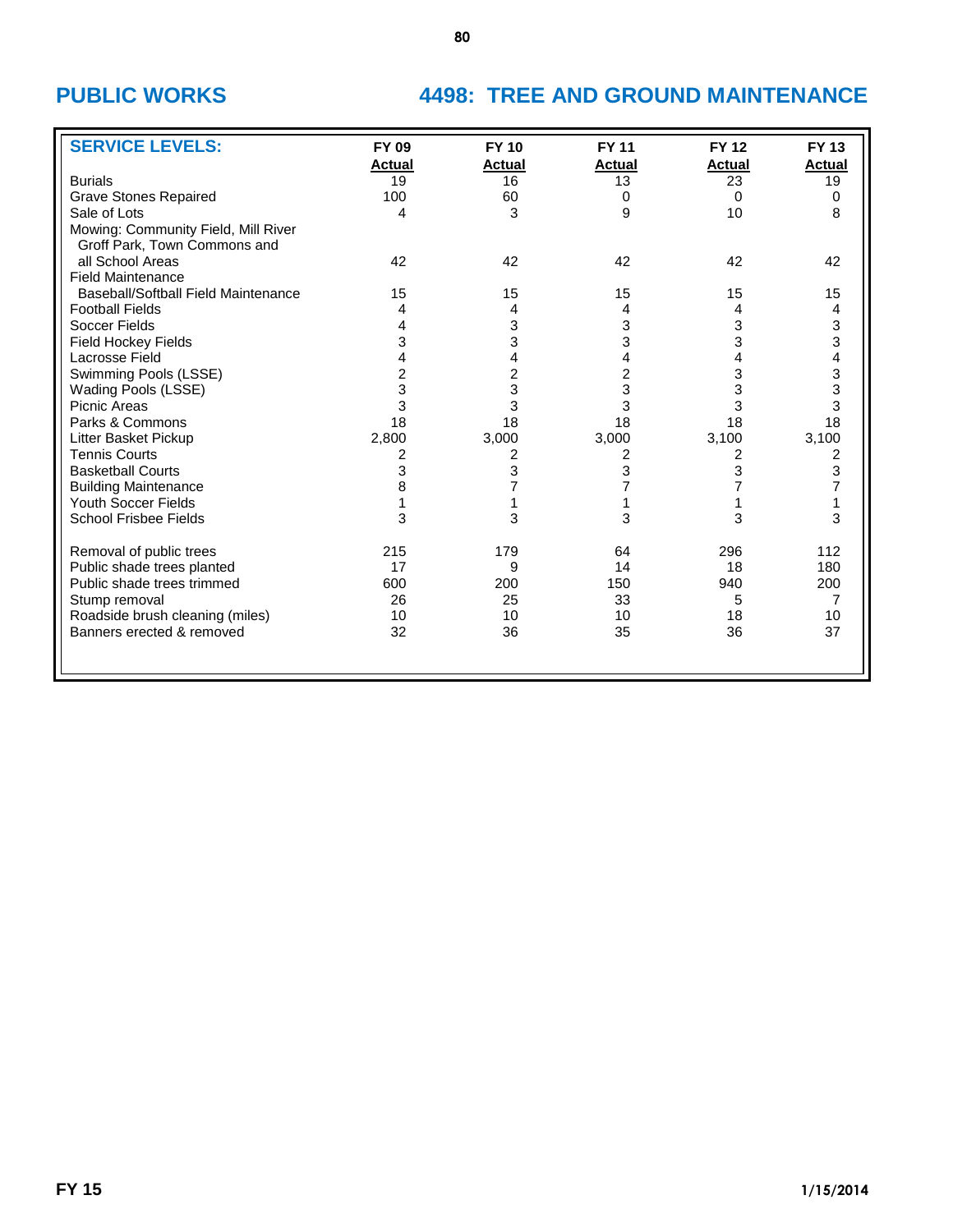# **PUBLIC WORKS 4498: TREE AND GROUND MAINTENANCE**

|                                                                                          |                | <b>FY11</b><br>Actual     | <b>FY12</b><br>Actual      | FY 13<br>Actual           | <b>FY14</b><br><b>Budget</b> | <b>FY15</b><br>Manager     | Change<br>FY 14 - 15            | Percent<br>Change       |
|------------------------------------------------------------------------------------------|----------------|---------------------------|----------------------------|---------------------------|------------------------------|----------------------------|---------------------------------|-------------------------|
| <b>Personnel Services</b><br><b>Operating Expenses</b><br>Capital Outlay                 | \$<br>\$<br>\$ | 318,625<br>82,412<br>0    | 324,580<br>82,006<br>3,512 | 361,300<br>91,247<br>39   | 399,665<br>76,648<br>1,700   | 395,401<br>76,648<br>1,700 | (4,264)<br>0<br>0               | $-1.1%$<br>0.0%<br>0.0% |
| <b>TOTAL APPROPRIATION</b>                                                               | \$             | 401,037                   | 410,098                    | 452,586                   | 478,013                      | 473,749                    | (4,264)                         | $-0.9%$                 |
| SUPPLEMENTAL INFORMATION<br><b>Employee Benefits</b><br><b>Capital Appropriations</b>    | \$<br>\$       | 145,824<br>38,000         | 164,171<br>28,500          | 200,816<br>652,000        | 201,024<br>195,000           | 184,161<br>65,500          | (16, 863)<br>(129,500)          | $-8.4%$<br>$-66.4%$     |
| TOTAL DEPARTMENT COST                                                                    | \$             | 584,861                   | 602,769                    | 1,305,402                 | 874,037                      | 723,410                    | (150, 627)                      | $-17.2%$                |
| SOURCES OF FUNDS                                                                         |                |                           |                            |                           |                              |                            |                                 |                         |
| Grave Openings<br><b>Departmental Receipts</b><br>Taxation                               | \$<br>\$<br>\$ | 2,475<br>4,090<br>394,472 | 4,050<br>3,590<br>402,458  | 4,750<br>3,120<br>444,716 | 4,000<br>2,000<br>472,013    | 4,000<br>2,000<br>467,749  | $\Omega$<br>$\Omega$<br>(4,264) | 0.0%<br>0.0%<br>$-0.9%$ |
| <b>POSITIONS</b><br>Full Time<br>Part Time With Benefits<br><b>Full Time Equivalents</b> |                | 6.50<br>0.00<br>6.50      | 7.50<br>0.00<br>7.50       | 7.50<br>0.00<br>7.50      | 7.50<br>0.00<br>7.50         | 7.50<br>0.00<br>7.50       | 0.00<br>0.00<br>0.00            |                         |

### **MAJOR COMPONENTS:**



Personnel Services provide salaries for a division director, a crew supervisor, 3 maintenance workers, 2 laborers, and a skilled laborer/truck driver which is shared with the Transportation Fund.

Utilities and Maintenance, \$33,226, include funds for lighting parks and commons (electricity for Community Field not included) and providing field, equipment, and building maintenance at picnic areas and other park facilities.

Supplies, \$37,147, include funds for fertilizer, gas and diesel fuel, and materials necessary to maintain equipment and clean park facilities.

Other provides funds for purchase or replacement of small equipment.

### **SIGNIFICANT BUDGET CHANGES:**

Personnel Services decrease is because of personnel turnover; new hires start at a lower wage than the people they replaced. Operating expenses are level funded.